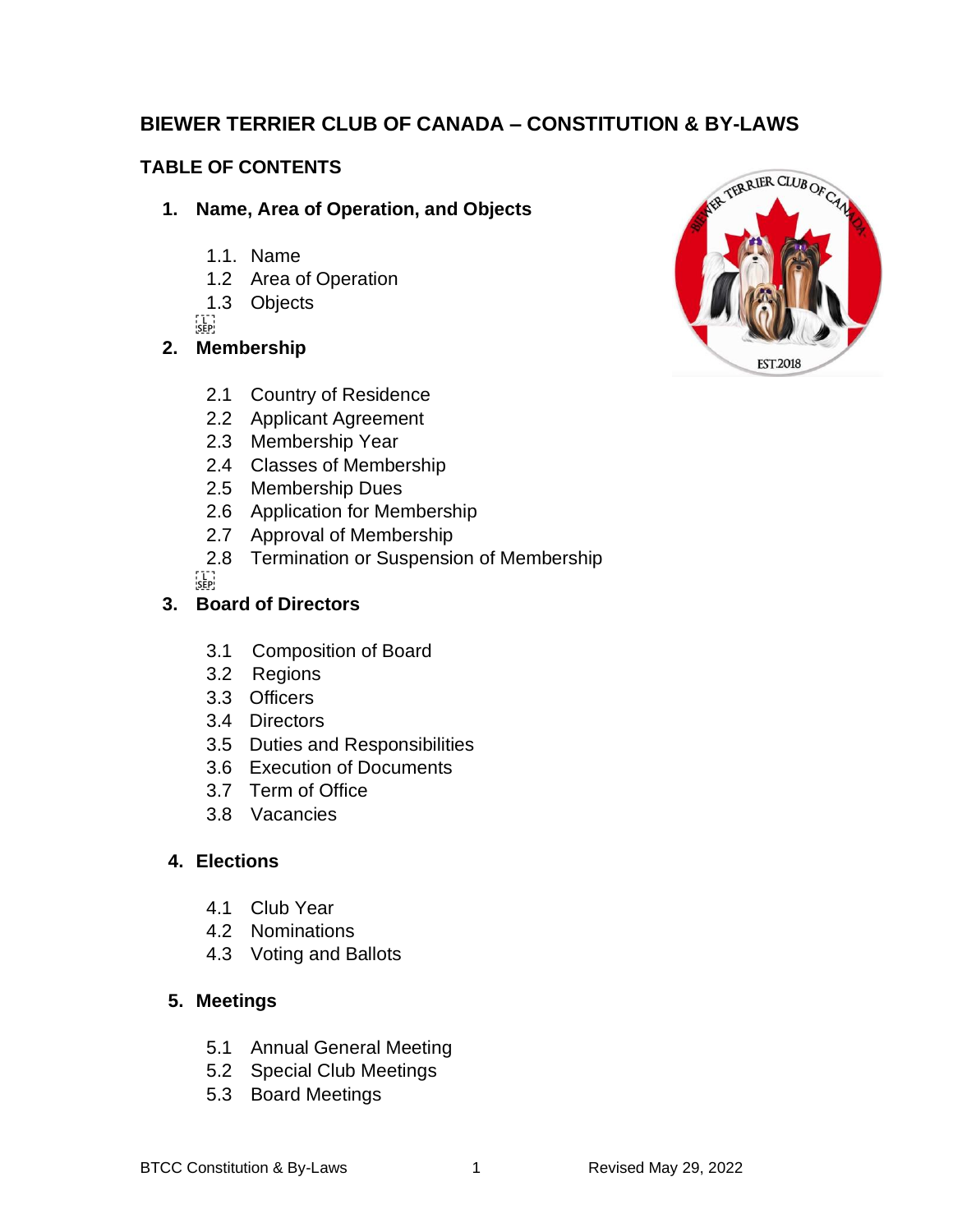- 5.4 Quorum
- 5.5 Board Business

## **6. Finances**

- 6.1 Fiscal Year
- 6.2 Signing Authority
- 6.3 No Remuneration

# **7. Committees**

- 7.1 Appointment of Committees
- 7.2 Termination of Committees

# **8. Discipline**

- 8.1 Canadian Kennel Club Removal of Privileges
- 8.2 Misconduct Process
- 8.3 Board Hearing
- 8.4 Notification of Misconduct Decision

# **9. Amendments**

- 9.1 Constitution & By-Laws
- 9.2 Breed Standard

# **10. Dissolution**

- 10.1 Process
- 10.2 Assets
- 10.3 Debt and Charitable Donation

# **11. Rules of Order**

11.1 Meeting Order of Business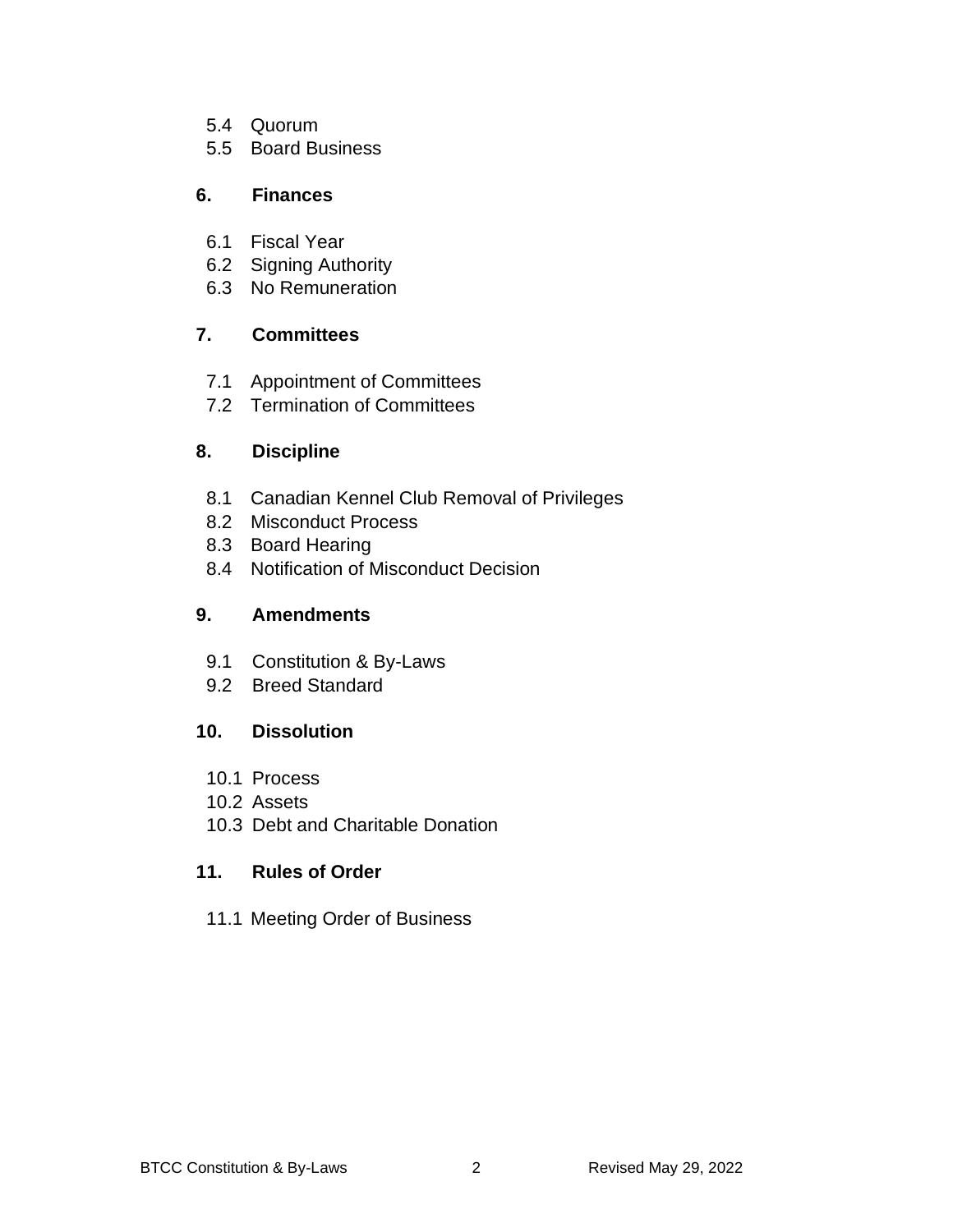## **BIEWER TERRIER CLUB OF CANADA**

# **CONSTITUTION & BY-LAWS**

#### **1. NAME, AREA OF OPERATION, AND OBJECTS**

- 1.1 The name of the Club shall be Biewer Terrier Club of Canada, Inc. (BTCC), hereinafter referred to as the Club.
- 1.2 The Club shall serve all provinces and territories of Canada.
- 1.3 The Club shall be a non-profit Club. The objects and aims of the Club shall be to:
	- Encourage and promote Biewer Terriers.
	- Require members and breeders to accept the Biewer Terrier Breed Standard, as approved by the Canadian Kennel Club (CKC), as the only standard of excellence by which the Biewer Terrier shall be judged in Canada.
	- Encourage, protect, and advance quality in the breeding of purebred Biewer Terriers and to do everything possible to bring their natural qualities to perfection.
	- Liaise with our counterparts from National Clubs of other countries. In addition, the President and/or Vice President shall be members of our sister Club, the Biewer Terrier Club of America (BTCA)
	- Encourage respect and ethical sportsmanship to others at all events held under the CKC Rules and Regulations and any other sponsored activity or function of the Club.
	- Encourage and educate judges or prospective judges.
	- Encourage respect and ethical treatment of dogs in general.
	- Hold CKC Conformation Shows, Obedience Trials, Rally Obedience Trials, and other performance events as approved by CKC.
	- Encourage the organization of independent local Biewer Terrier Specialty Clubs in those localities where there are sufficient fanciers of the Biewer Terrier to meet the requirements of the CKC.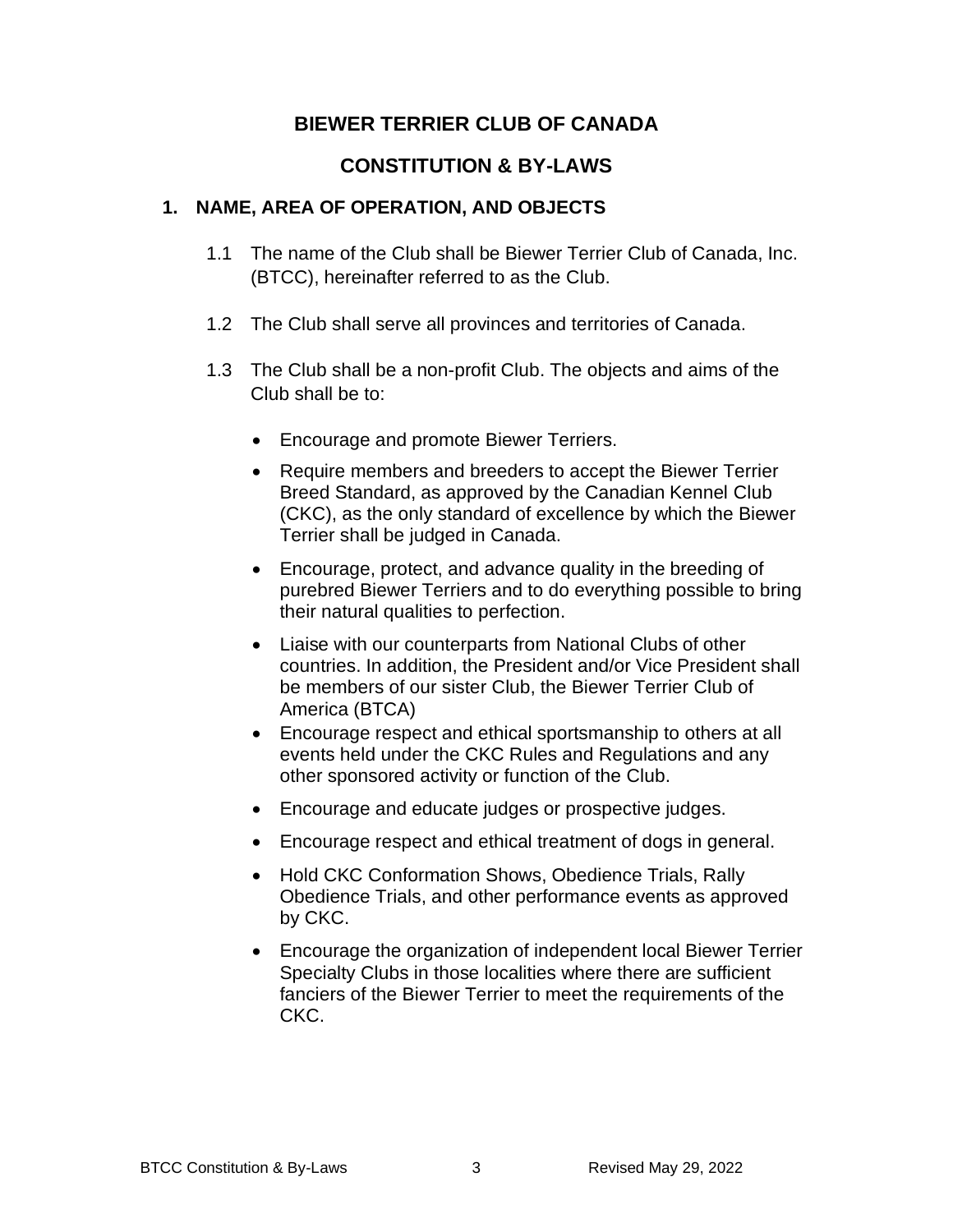#### **2. MEMBERSHIP**

- 2.1 Application for membership in the Club shall be received from any location in Canada and from other countries at the discretion of the Board of Directors.
- 2.2 Each applicant for membership must agree to abide by the Club's Constitution & By-Laws and Code of Ethics.
- 2.3 The Membership Year shall start on January 1 and finish on December 31.
- 2.4 Classes of Membership:
	- *Regular (Individual) Membership:* Enjoys all Club privileges including the right to vote and hold office.
	- *Household (Family) Membership:* Two (2) adult members residing in the same household, each eligible to vote and hold office.
	- *Non-Resident Membership:* Individuals who are not Canadian residents (or its territories and possessions) shall be entitled to all Club privileges except voting and office holding.
	- *Junior Membership:* Open to children under the age of 18 and may automatically convert to a regular membership at the age of 18. Junior members do not pay dues, but are entitled to all Club privileges except voting or holding office.
	- *Lifetime Membership:* May be awarded to individuals from among the membership who have made significant contributions to the Club and the Biewer Terrier breed. Lifetime members do not pay dues, but are eligible to vote and hold office.
	- *Honorary Membership:* An individual who has made significant contributions to the sport, breed or the Club. Honorary members pay no dues and are not eligible to vote or hold office unless they maintain a "Regular" or "Household" membership upon paying dues.
- 2.5 Membership Dues:
	- \$50 per year for individuals or \$75 per year for households.
	- Dues are payable on or before January 1 each year. No member may vote whose dues are not paid for the current year.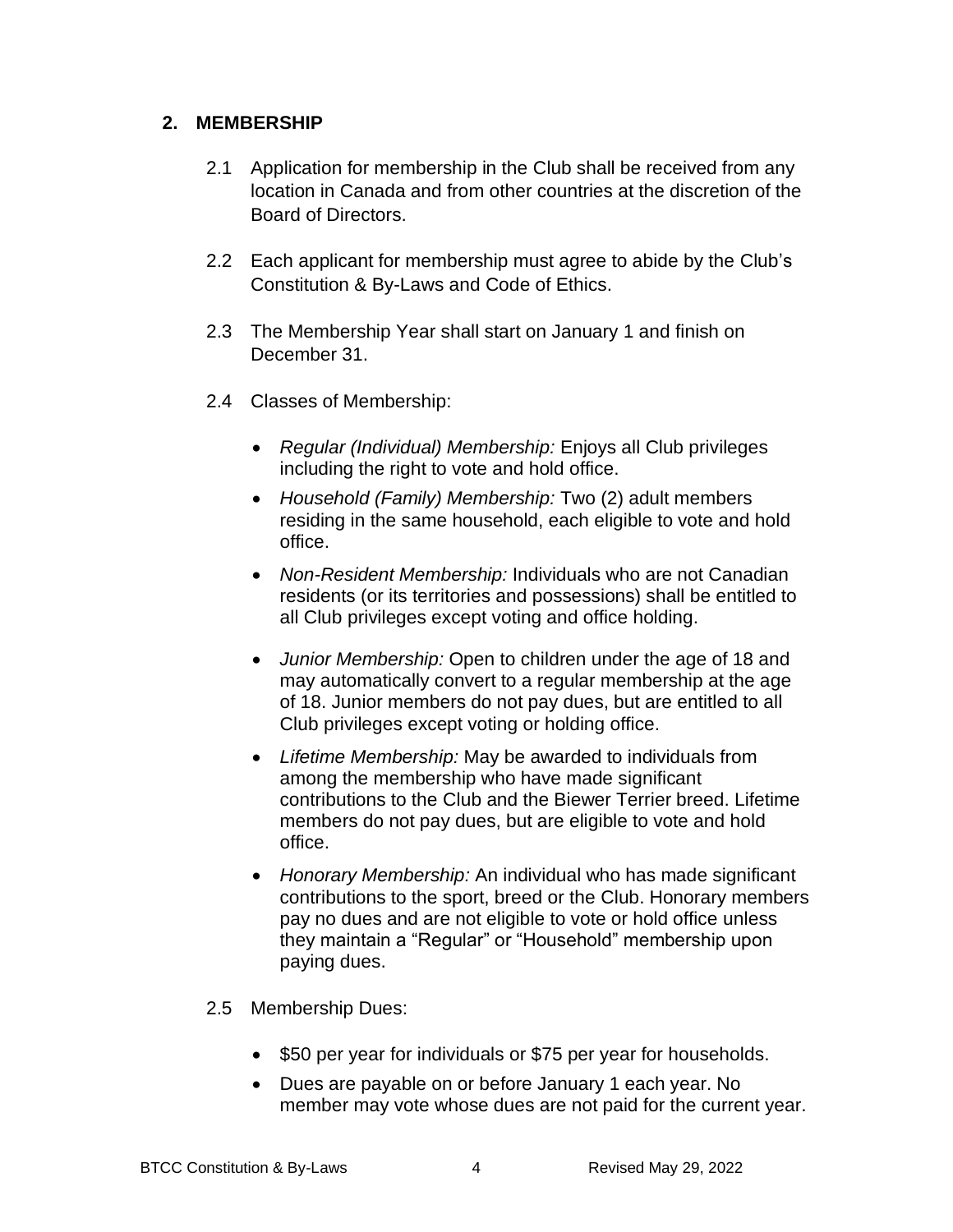- Dues shall not be prorated. If you join in a month other than January, dues shall be due again in January.
- Membership dues shall be reviewed and revised, as necessary, at the Annual General Meeting (AGM).
- The Treasurer track fees.
- During the month of December, the Treasurer shall send each member a statement of dues for the next year.
- 2.6 Application for Membership:
	- Membership application and fees are to be completed and submitted online at the Club website [www.biewerterrierclubofcanada.org](http://www.biewerterrierclubofcanada.org/)
	- Members may contact [BTCCmembers@proton.me](mailto:BTCCmembers@proton.me) for other information, alternate ways to submit an application, and/or alternative payment methods.
	- The application shall state the name and address of the applicant and carry the endorsement of two (2) members in good standing.
- 2.7 Approval of Membership
	- Applications shall be forwarded to the Board of Directors.
	- Applications shall be added to the next agenda for the next Board Meeting.
	- Applications must be voted on and approved by 2/3 of the membership in attendance at the meeting.
	- An applicant whose membership application has been rejected or denied shall be provided with a reason for such rejection or denial, in writing, within 30 days of the decision.
	- An applicant whose membership application has been rejected or denied may not reapply within 12 months of such rejection.
	- New members shall have a one-year probationary period. If the Board finds the applicant to be in violation of the Constitution & By-Laws of the Club or conduct prejudicial to the best interests of the Club or breed, their membership shall not be renewed.
	- New breeder members shall have the opportunity to apply to the Club's preferred breeder program after a three-month probation period.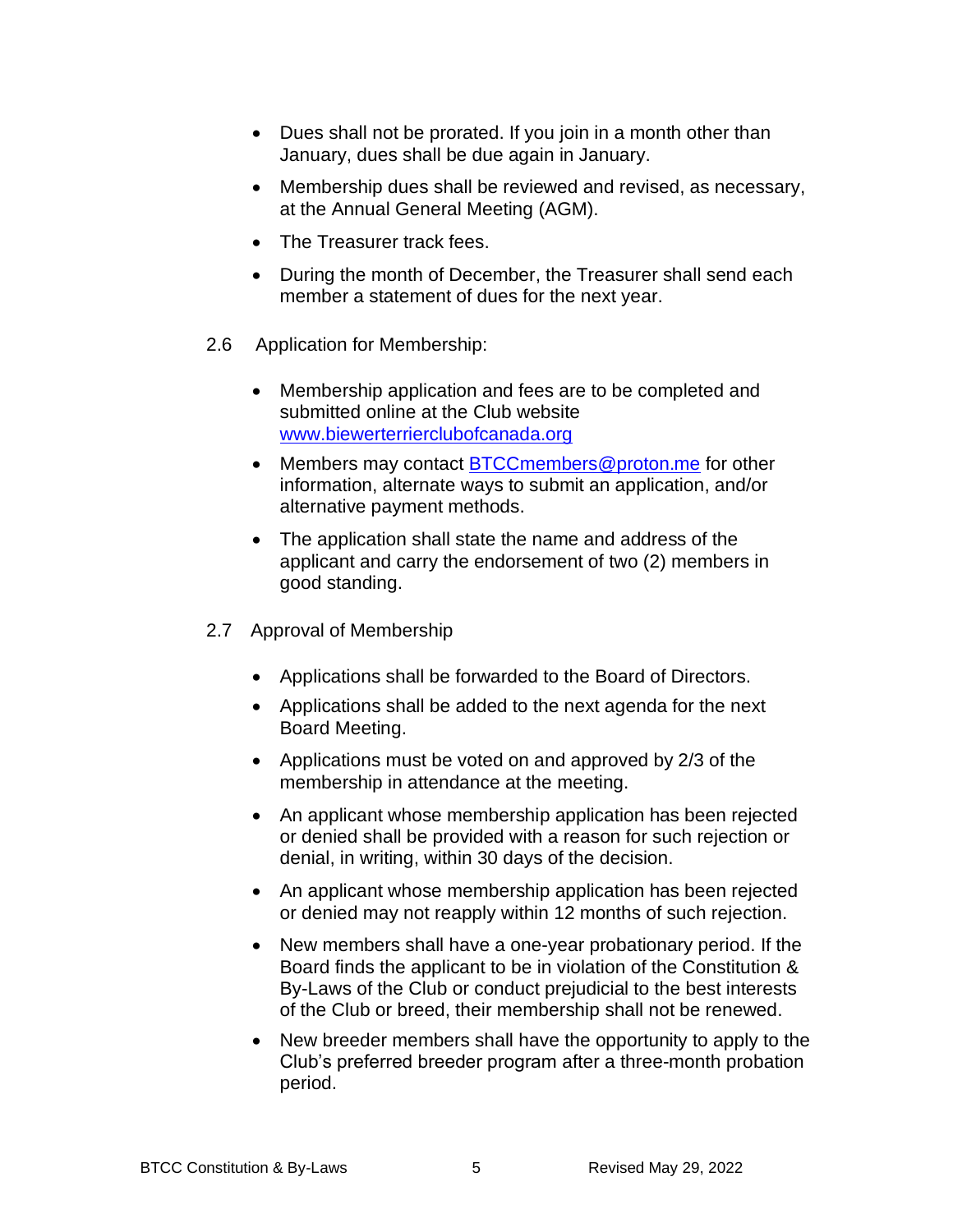- The absence of a voting member from three (3) consecutive meetings, unless excused by the Board, shall result in a membership status change from voting to non-voting. The Board shall consider all written requests for excusal with confirmed delivery receipts. There shall be no reduction in dues in such cases.
- 2.8 Termination or Suspension of Membership:
	- Any member suspended, debarred, expelled or deprived from the privileges of the CKC shall, without notice, be suspended from the privileges of this Club for a like period.
	- *By Resignation:* Any member in good standing may resign from the Club upon verifiable written notice to the Secretary, but no member may resign when in debt to the Club. All materials belonging to the Club must be surrendered in proper condition to the Secretary no later than 10 days after termination of membership. Obligations other than dues are considered a debt to the Club and must be paid in full prior to resignation.
	- *By Lapsing:* A membership shall be considered lapsed and automatically terminated if such member's dues remain unpaid 60 days after the first day of the fiscal year, which is January 1. The Board may grant 30 days of grace to such delinquent members in meritorious cases. In no case may a person be entitled to vote whose fees are unpaid.
	- *By Suspension or Expulsion:* Membership may be suspended as provided in Section 8: Discipline of this document. Membership fees shall not be returned in such cases.

### **3. BOARD OF DIRECTORS**

- **3.1** The Board of Directors shall hereinafter be referred to as the Board, which shall be composed of the officers and directors. All members of the Board must be members of the Club in good standing and residents of Canada. General management of the Club's affairs shall be entrusted to the officers and directors.
- **3.2** There must be Board representation (officers or directors) from the following three (3) regions:
	- BC, AB, MB, SK, YT, NT, or NU
	- ON
	- QC, NB, NS, PE, or NL

.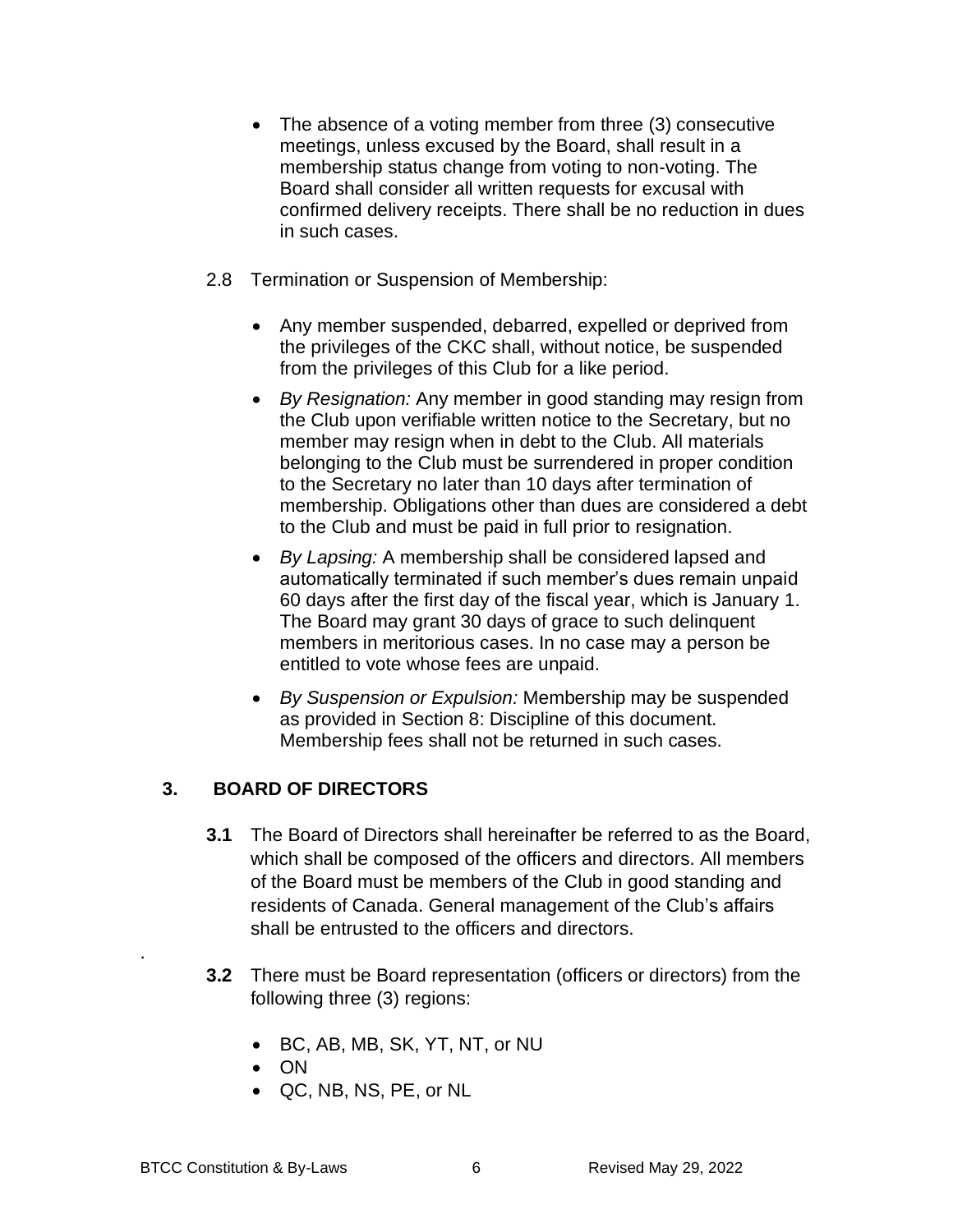### **3.3** Officers

- The Club's Officers shall be President, Vice President, Secretary, and Treasurer.
- The Club's Officers shall serve in their respective capacities with regard to both Club Meetings and Board Meetings.
- A Club Officer cannot also be a Club Director.
- A minimum of three (3) Club Officers must be CKC  $\frac{1}{2}$  members, one of whom must be the President.
- The Past President may serve on the Board for a period of two (2) years with full voting privileges, providing they are not under discipline from the Club or CKC.

### **3.4** Directors

- The Board shall maintain four (4) director positions.
- The Club's Directors shall serve in their respective capacities with regard to both Club Meetings and Board Meetings.
- A Club Director cannot also be a Club Officer.
- Clubs may add other positions such as Regional Director, Show/Trial Chair, Past President, etc. as part of the Board, as needed.
- **3.5** Duties and Responsibilities
	- The President shall preside at all Club Meetings and call Special Meetings of the Board. The President shall ensure the Club's Constitution & By-Laws are up-to-date and adhered to by all members of the Club. Any other duties that the Club deems applicable to the office of the President shall be assigned to the President. The President may delegate duties to the Vice President and/or other members of the Board as needed.
	- The Vice President shall attend all Club Meetings. The Vice President shall take over the duties of President and exercise the powers of the President in case of absence, resignation, vacancy, or incapacity. The Vice President Is responsible for coordinating all official Club events.
	- The Secretary shall attend all Club Meetings and be responsible for the Club's correspondence as directed by the President and/or Board of Directors. The Secretary shall (a) notify the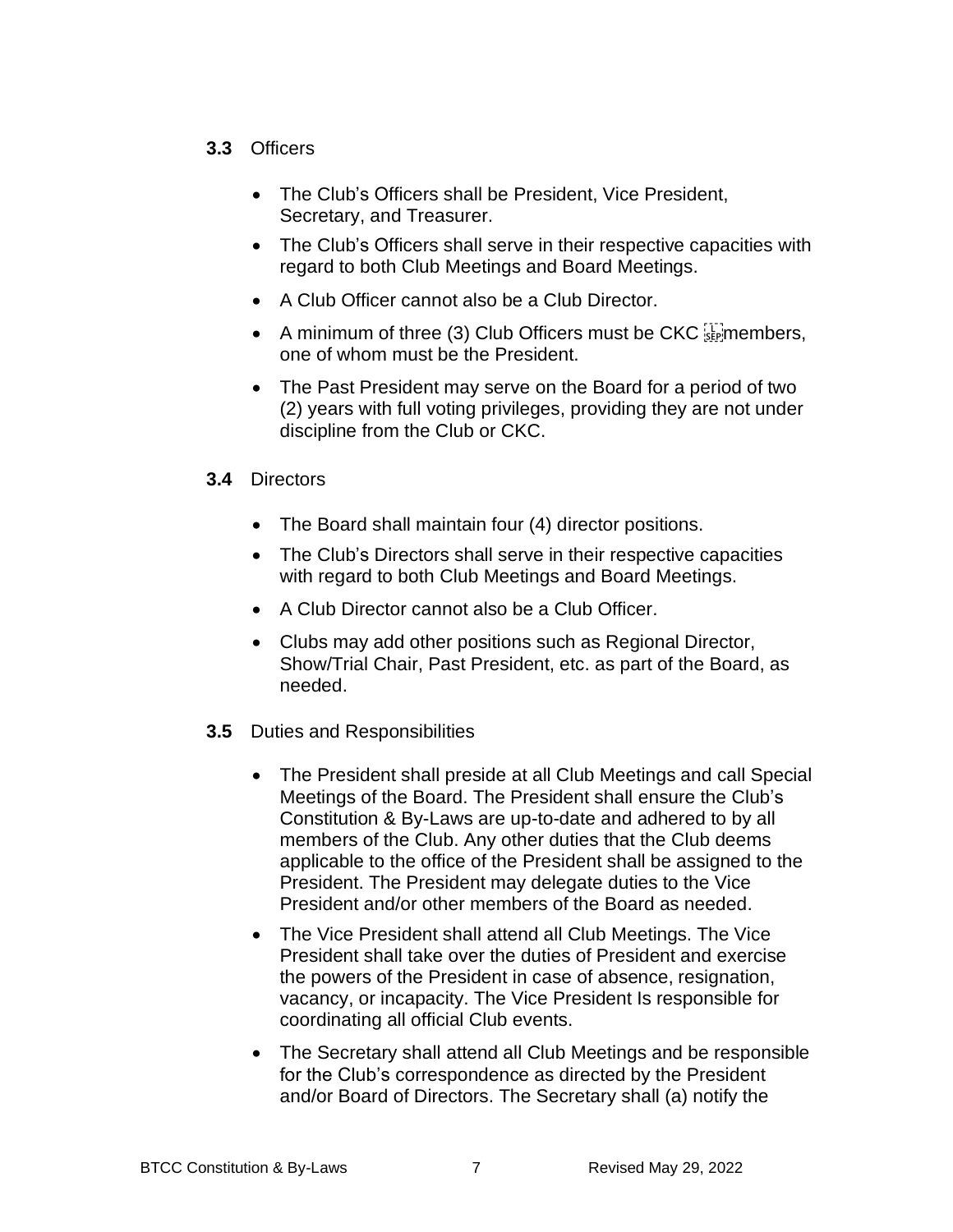membership of meetings; (b) keep a record of all meetings of the Club and Board; (c) record all votes taken, by mail or electronically; (d) notify new members of their election to membership; (e) notify officers and directors of their election to office; (f) keep a roll of the members of the Club who are in good standing with their contact information; (g) keep a record of all matters ordered by the Club; (h) have charge of correspondence; and (i) issue notices regarding discipline proceedings.

- The Treasurer shall attend all Club Meetings; collect and receive all monies paid to the Club; and be responsible for deposits to the designated bank account in the name of the Club. The books shall at all times be open to inspection by the Board. A report shall be given at every meeting regarding the finances of the Club and every item of receipt or payment not previously reported. At the AGM, an accounting shall be rendered of all monies received and expended during the previous fiscal year.
- The Directors are members of the Board and shall attend all Club Meetings. The Directors shall make recommendations to the Club as directed by their members and transact the business of the Club as provided for in this document.
- Original President & Vice President of BTCC, Inc.: Vanessa Venditello (P) & Brenda Lawson (VP), the original Board of BTCC, Inc., shall have the option to attend any Club and Board Meetings for life to assure the Club is running smoothly. In addition, they shall both have full Board and Member voting privileges for life.
- **3.6** Execution of Documents
	- The President or Vice President and the Secretary shall sign contracts, documents, or instruments in writing requiring the signature of the Club. All contracts, documents, or instruments in writing so signed shall be binding upon the Club without any further authorization or formality. The Signing Officers may, in all cases in which they deem it necessary or useful, affix thereto the corporate seal of the Club.
- 3.7 Term of Office
	- The term of office for BTCC, Inc.'s President, Vanessa Venditello, and Vice President, Brenda Lawson, shall be for a period no less than two (2) years after the Biewer Terrier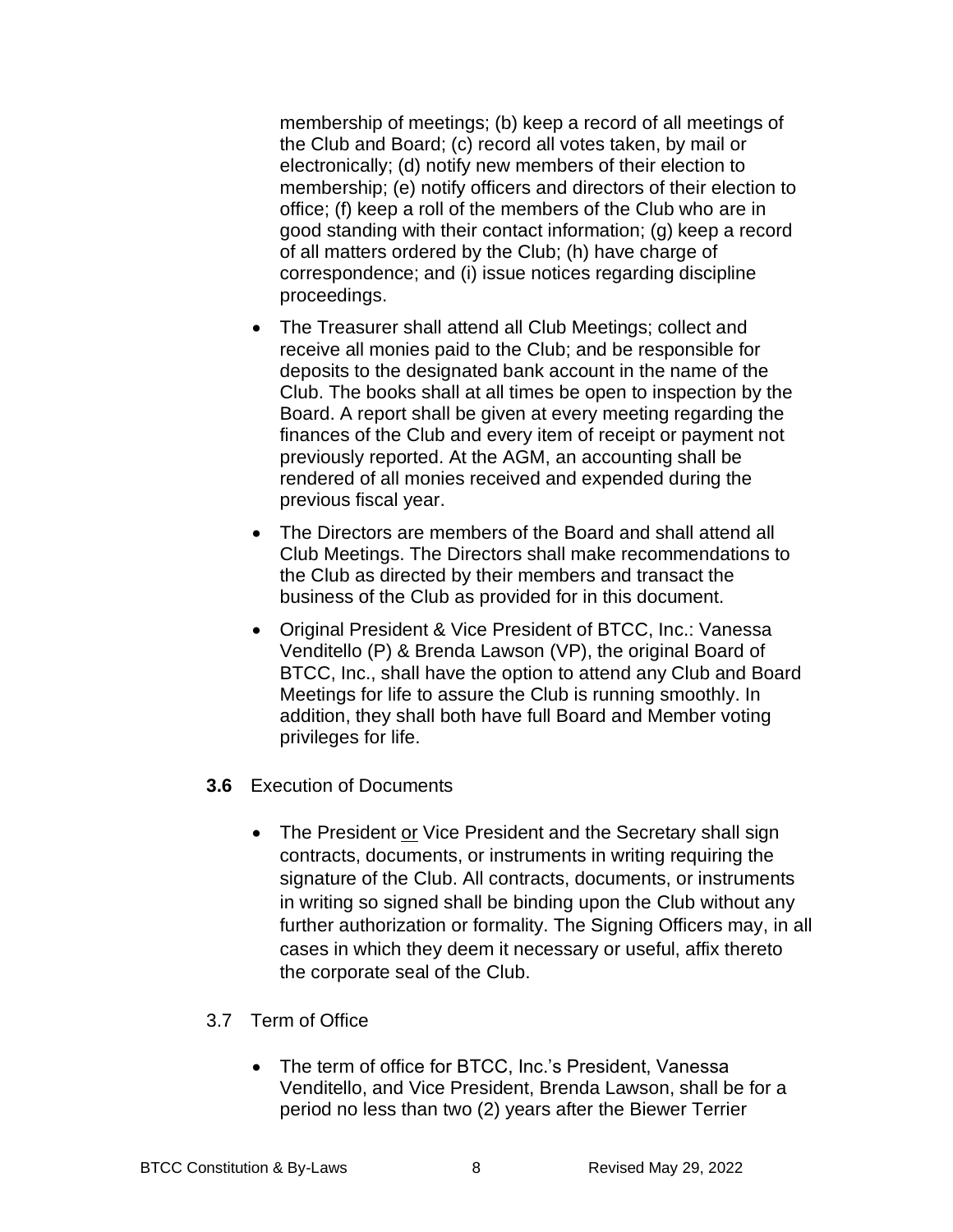reaches CKC full acceptance as a purebred dog. After that time, the term of office for Presidents and Vice Presidents shall be for a period of two (2) years or until their successors have been elected.

- The term of office for the Secretary, Treasurer, and Directors of the Club shall be for a period of two (2) years or until their successors have been elected.
- An Election General Meeting shall be held every second year on the last Sunday of December unless it can be held in conjunction with a National Specialty in November or December.
- Terms shall begin on the first day of January after the election is declared.

#### 3.8 Vacancies

- The office of a member of the Board shall automatically be vacated if (a) an Officer or Director sends a written resignation to the Secretary, (b) a resolution is passed by a 2/3 majority vote of voting members that they be removed from office, (c) they are found by the court to be unsound of mind; or (d) they pass away.
- The Vice President shall automatically become the Acting President should the position of the President become vacant during the year.
- Any Board vacancy, other than that of the President, occurring during the year shall be filled for the remainder of the position's term by a majority vote of the Board.
- An office shall automatically become vacant if the Board member is absent for more than two (2) meetings in a year, unless excused by the President.
- Each retiring Board member shall turn over all properties and records relating to that office to their successor within 30 days after the election.

#### **4. ELECTIONS**

 $SEP$ 

- 4.1 The Club Year shall be January 1 to December 31. An Election General Meeting shall take place biannually on the first Sunday of December.
- 4.2 Nominations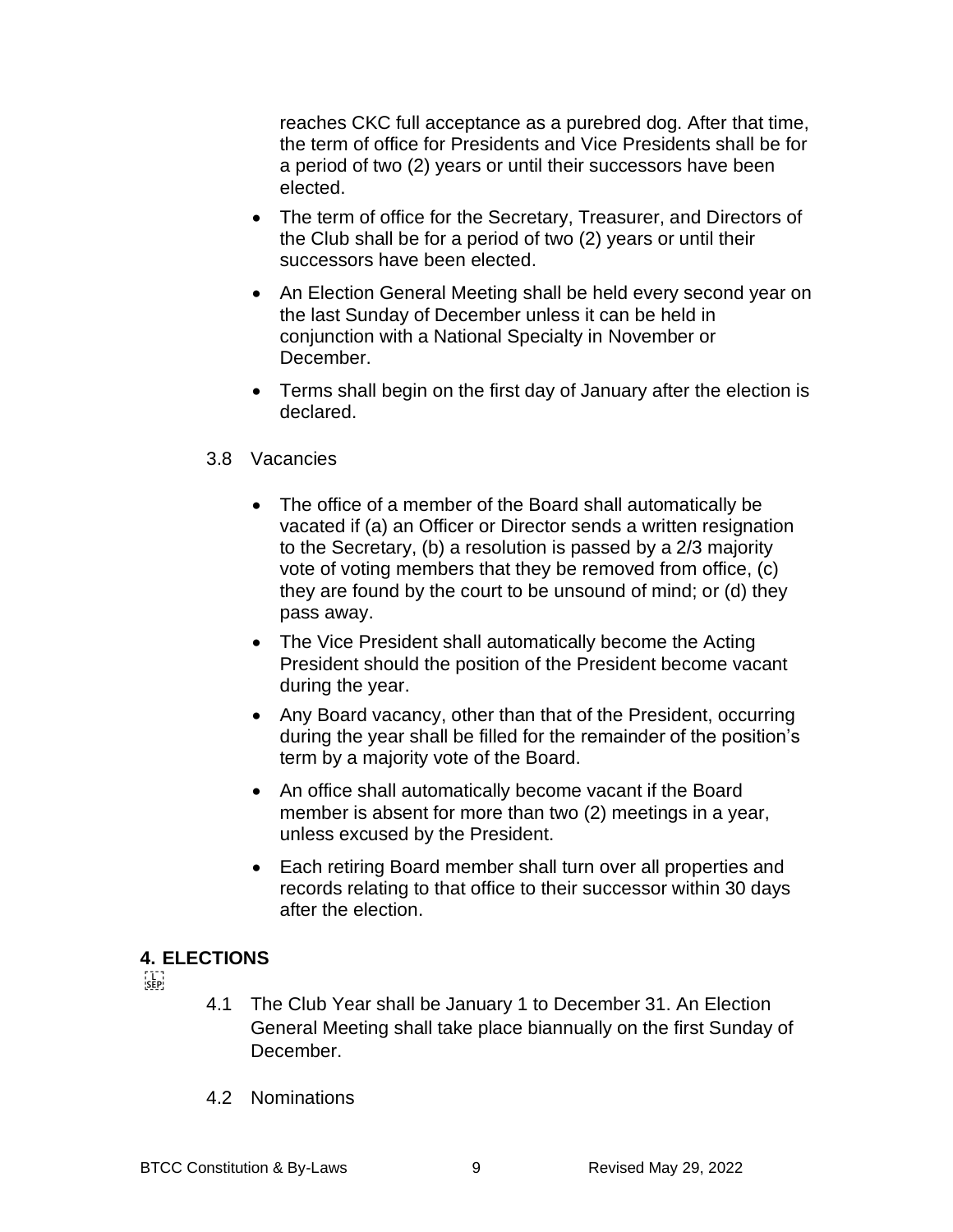- No person shall be a candidate in a Club Election who has not been nominated in accordance with this Constitution & By-Laws.
- The Board shall choose a Nomination Committee on or before two (2) months before the Election General Meeting. The committee shall consist of three (3) voting members from different provinces all in good standing, and no more than one (1) shall be a current Board member. The Nomination Committee shall designate one member of the committee as Inspector.
- The Nomination Committee shall nominate from eligible members one candidate in good standing for each Board position, whilst considering the regional requirements of Article 3.2, and shall procure acceptance of each nominee so chosen. All nominees must have been Club Members in good standing for two (2) years to be eligible for a position on the Board.
- The Inspector shall submit its slate of candidates to the Secretary, who shall email the list, including the full name of the candidate and the province in which the person resides, to each member of the Club on or before six (6) weeks before the Election General Meeting.
- The Secretary must receive additional nominations of members in good standing via email on or before one (1) month before the Election General Meeting. The Secretary shall forward the additional nominations to the Nomination Committee, who shall consider whether the new nominations fulfill the regional requirements of Article 3.2 and, if so, the additional nominations may be considered. The Nomination Committee shall procure acceptance of each additional nominee so chosen.
- No person shall be a candidate for more than one position.
- Nominations cannot be made at the Election General Meeting or in any other manner other than provided above.

#### 4.3 Voting and Ballots

- Only those members in good standing with the Club are eligible to vote.
- The quorum for all votes shall be the majority of the votes based on ballots returned via email.
- If no valid additional nominations are received by the Secretary on or before one (1) month before the Election General Meeting, the Inspector shall declare the slate of the Nomination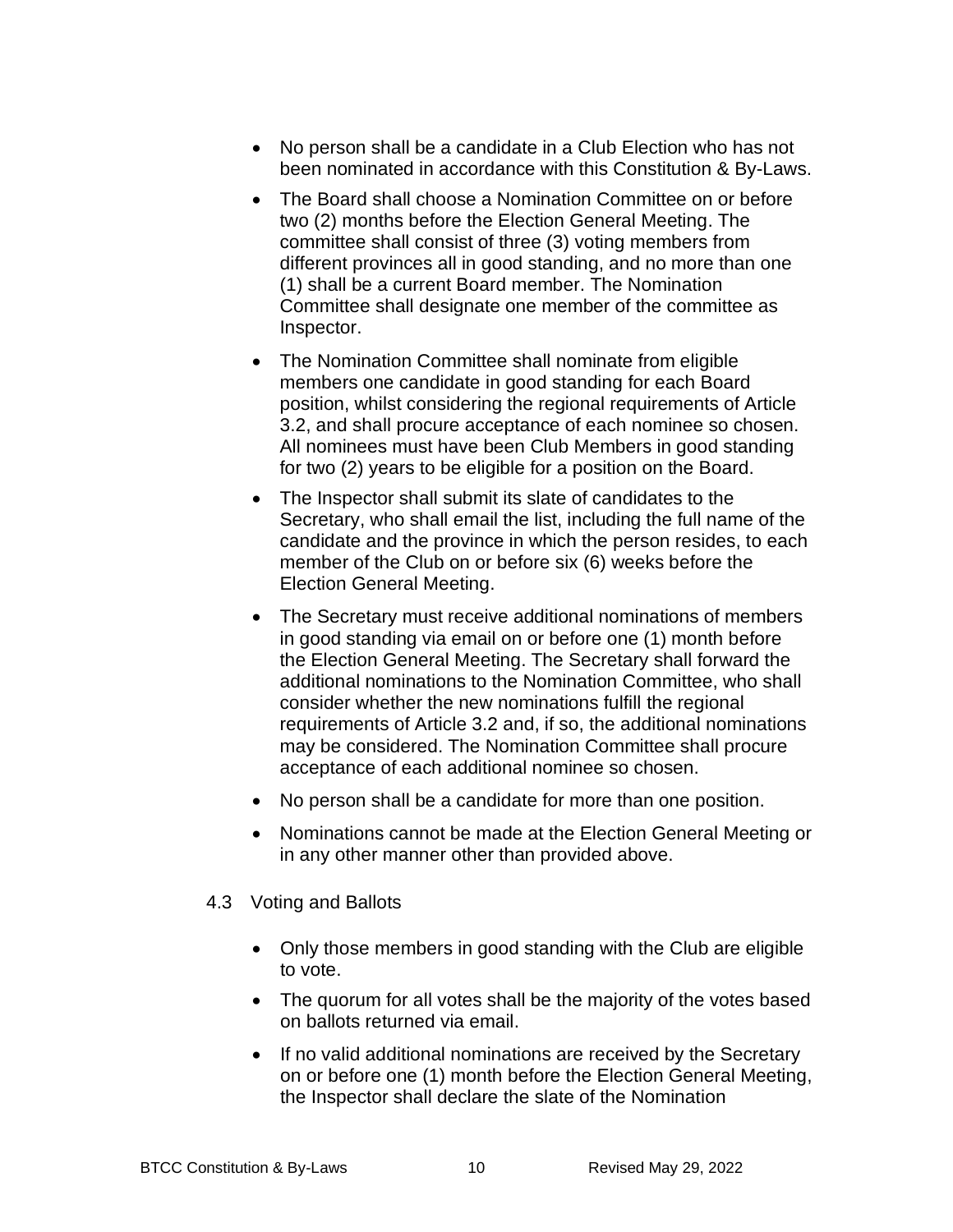Committee elected and no ballot shall be required.

- If one or more nominations of members in good standing are received by the Secretary on or before one (1) month before the Election General Meeting and the Nomination Committee deems that accepting a nomination shall still fulfill the regional requirements of Article 3.2, the Nomination Committee shall direct the Secretary to email a ballot to any member eligible to vote, listing all of the nominees for each position with the names of the provinces in which they reside. Members must return the ballots to the Secretary via email on or before two (2) weeks before the Election General Meeting. The Secretary shall forward the return ballots to the Nomination Committee and the Inspector shall certify the results of the voting at the Election General Meeting.
- In the event of a tie, a revote shall be cast until such time as there is a declared winner.
- If a declared winner does not accept the position and more than one other candidate was nominated for the position, there shall be a revote cast until such time there is a declared winner. If there was only one other nominee for the position, the Inspector shall declare that person elected. If there were no other nominees for the position, the Nomination Committee shall declare another member in good standing to the position and no ballot shall be required.

#### **5. MEETINGS**

- 5.1 Annual General Meeting
	- The AGM shall be held after the National Specialty and/or via teleconference and/or videoconference as designated by the Board.
	- Notice of the AGM shall be emailed to all members by the Secretary via email a minimum of three (3) months in advance of the date.
- 5.2 Special Club Meetings
	- Special Meetings may be called by the President or by the majority vote of the Board who are at a meeting of the Board.
	- Special Meetings may be called upon receipt of a petition signed by 5 Club members who are in good standing sent to the Secretary.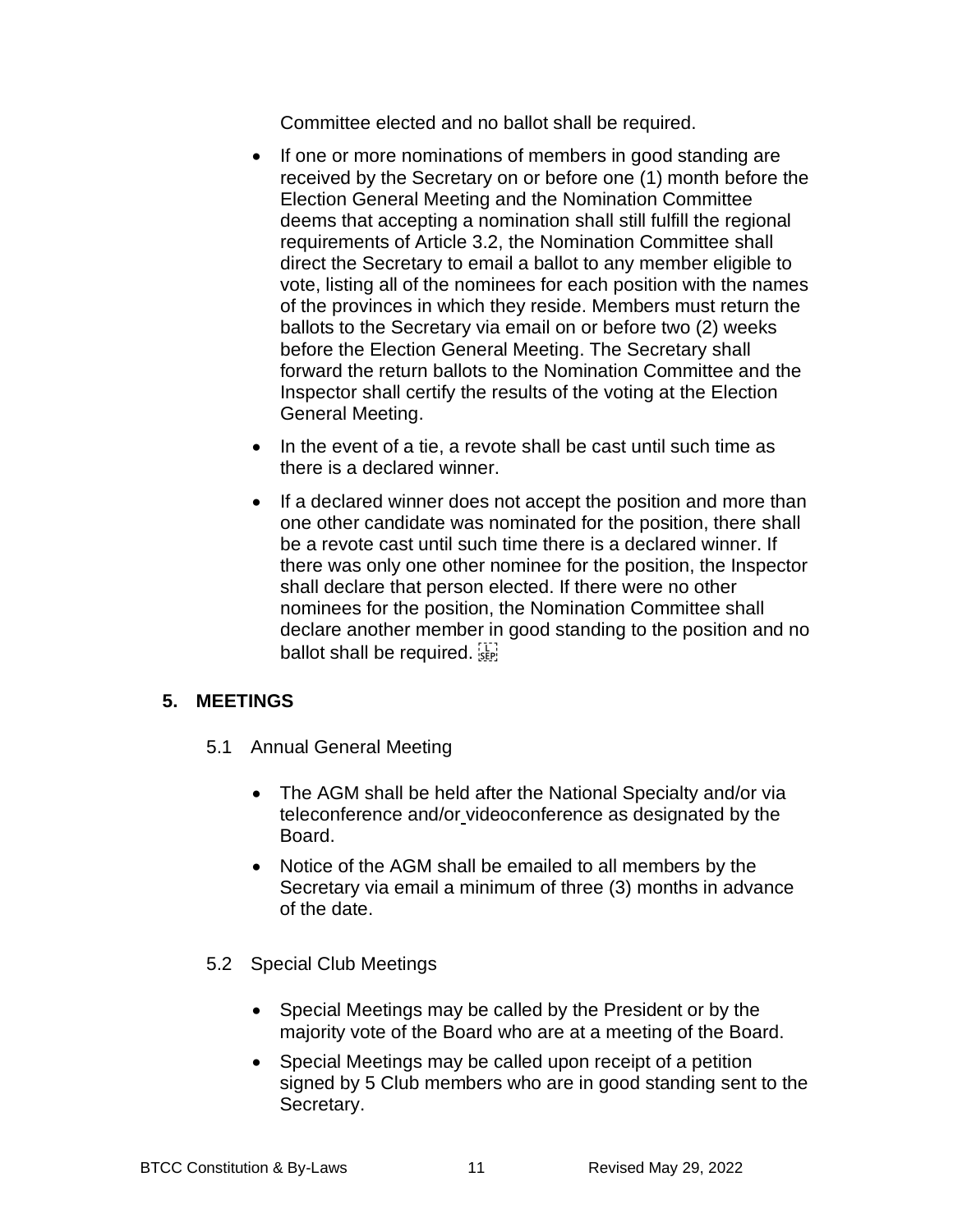- Special Meetings shall be held at such times and places or via teleconference or videoconference as designated by the Board.
- Notice of Special Meetings, once approved by the President, shall be sent by the Secretary in advance of the date. The notice of the meeting shall state the purpose of the meeting and no other business may be transacted.
- 5.3 Board Meetings
	- Board Meetings shall be held bi-monthly on the last Sunday of the month at such times and places or via teleconference or videoconference as designated by the President or by a majority of the Board.
	- A Board Meeting shall be held immediately after any election.
	- Notice of other Board Meetings shall be sent by the Secretary via email a minimum of fourteen (14) days in advance of the date.

### 5.4 Quorum

- The quorum for the AGM shall be 10% of the members in good standing.
- The quorum for Special Meetings shall be 10% of the members in good standing.
- The quorum for Board Meetings shall be a majority of the Board.
- 5.5 Board Business
	- Members of the Board may also conduct other business, including disciplinary hearings, in person or by teleconference or videoconference.
	- Items requiring a vote shall be put on the agenda of the next Board Meeting.
	- If a situation requires an immediate decision before a meeting of the Board is possible and the President is not available, an explanation must be emailed to the Secretary and President within seven (7) days.

#### **6. FINANCES**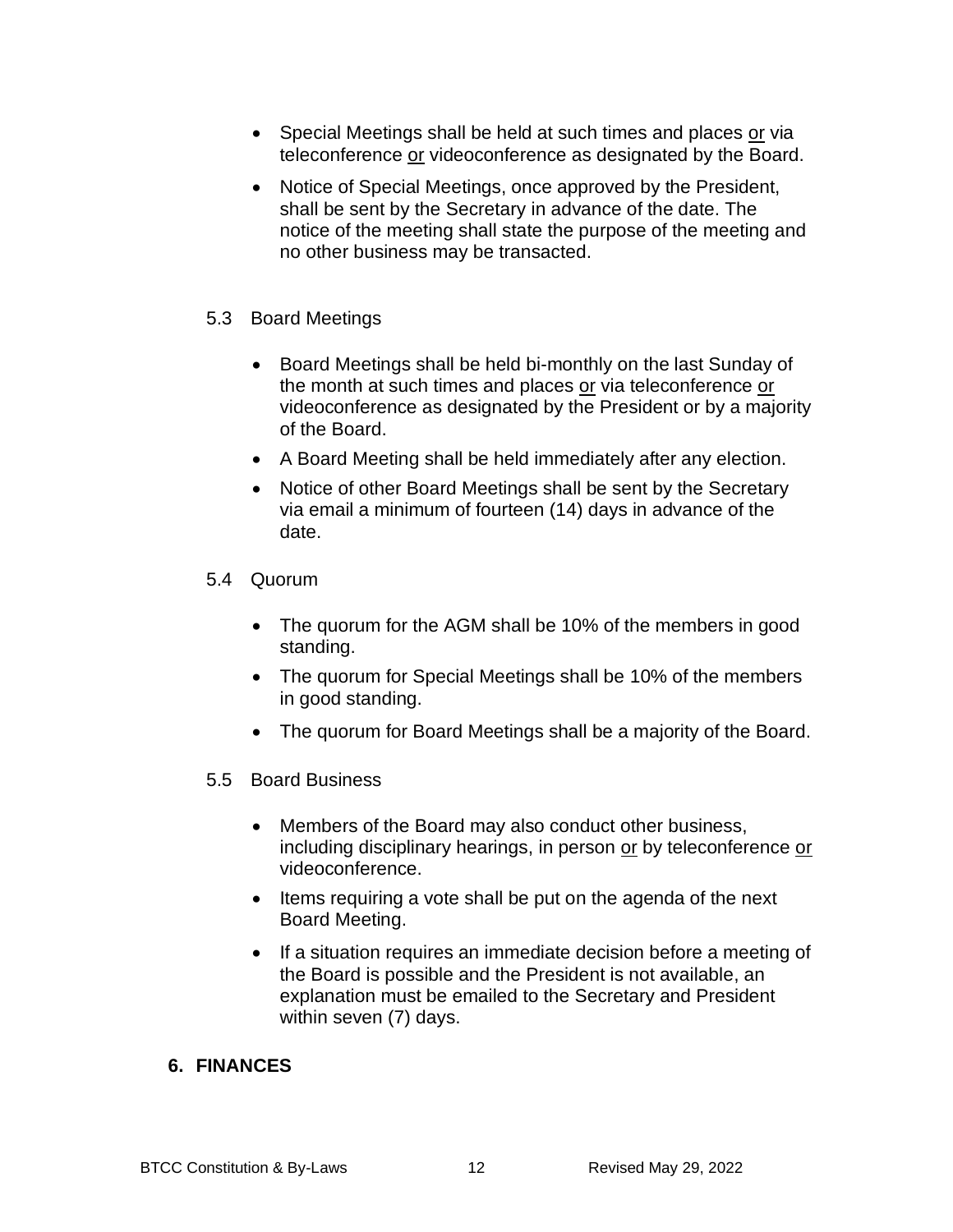- 6.1 The fiscal year is January 1 to December 31.
- 6.2 The Treasurer and one (1) of the following shall sign Club cheques: President or Vice President. They should not reside in the same household.
- 6.3 No Officer, Director, or member of the Club shall receive any remuneration for volunteerism.

### **7. COMMITTEES**

- 7.1 The Board, at its discretion, may appoint Standing Committees by a majority vote in order to further the interests of the Club in the area of elections; events the Club is recognized to hold; discipline and membership; trophies and prizes; and any other project that may require the resources of a committee.  $\sum_{i\in \mathsf{FP}}$
- 7.2 The Board, with a majority vote, may terminate any committee formed for the above purpose once the committee has fulfilled its purpose.

### **8. DISCIPLINE**

- 8.1 CKC Removal of Privileges
	- Any member who is suspended, debarred, expelled, or deprived from the privileges of the CKC shall, without notice, be suspended from the privileges of this Club for a like period. We cannot add your suggestion here. CKC requires this exact statement. It would be whatever CKC has determined in regards to suspension or expulsion.
- 8.2 Misconduct Process
	- Any member may file a complaint against another member of the Club for alleged misconduct prejudicial to the best interests of the Club, Constitution, Code of Ethics, or to the breed.
	- Complaints must be filed in writing to the Secretary and accompanied by a deposit of \$100, which shall be forfeited if such charges are not sustained by the Board or a Board Committee following a hearing.
	- The Secretary shall promptly send a copy of the charges to each Board member and/or present them at a Board meeting.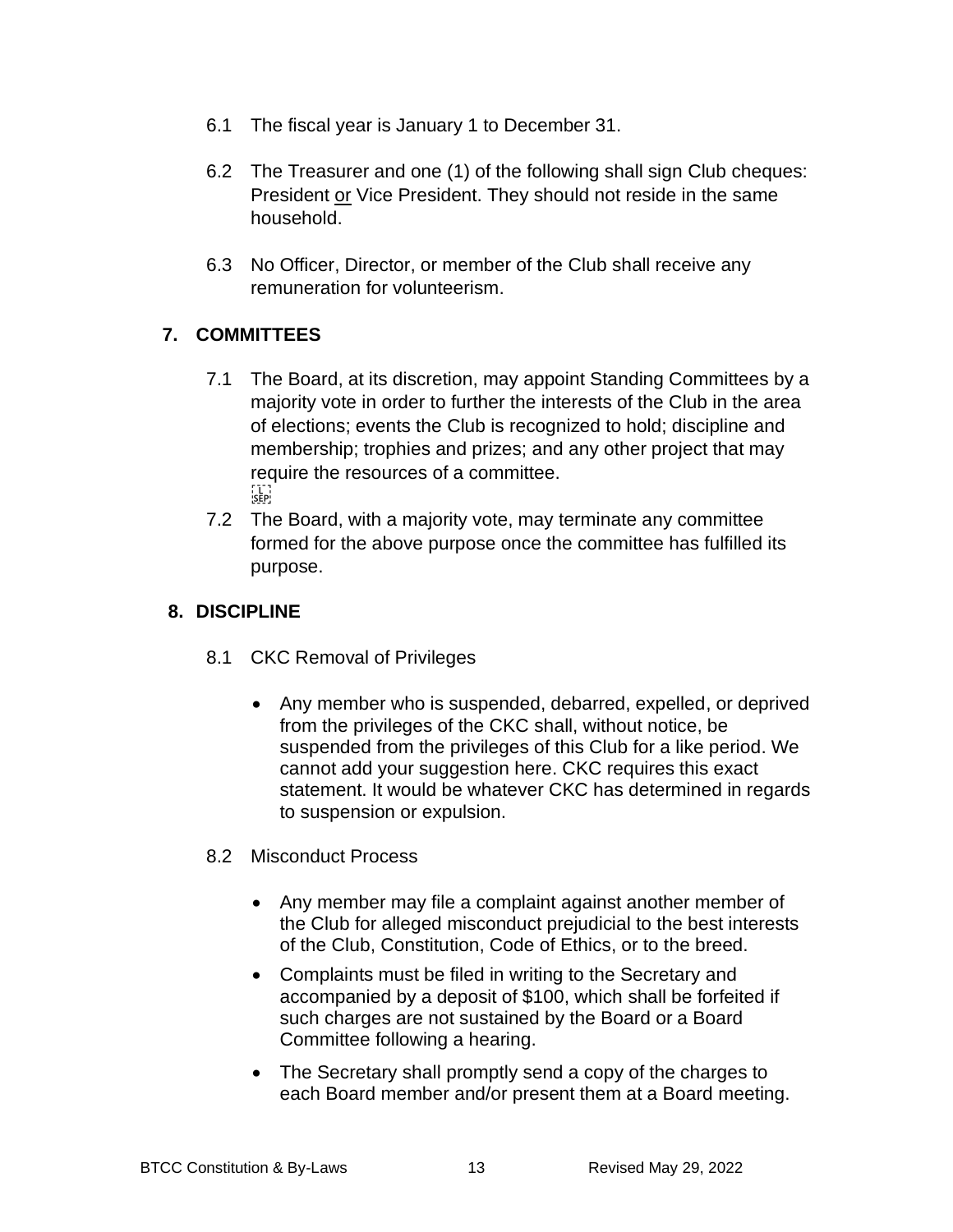- The Secretary shall notify the defendant of the complaint and the procedures within forty-five (45) days of receipt of the complaint.
- The Board shall meet in person or by teleconference or videoconference to first consider whether the actions alleged in the charges, if proven, might constitute conduct prejudicial to the best interests of the Club or the breed.
- If the Board determines that the charges do not allege conduct prejudicial to the best interests of the Club or breed, it may refuse to entertain jurisdiction. The Secretary shall inform the complainant and defendant of the Board's decision.
- If the Board entertains jurisdiction of the charges, both the complainant and defendant shall be provided with a date and time of hearing of the complaint a minimum of thirty (30) days before the complaint shall be heard/considered. The Secretary shall promptly send one copy of the charges to the defendant by registered mail together with a notice of the hearing and an assurance that the defendant may personally appear in their defense and bring witnesses if they wish.
- A member who resigns while charges have been preferred against them or allows their membership to lapse during the fiscal year in which the charges were sustained may not apply for membership for a minimum period of five (5) years from the time of resignation or lapse or the end of any suspension, after which they may reapply for admission to membership according to the process outlined in Article 2.6, but with five (5) Club members in good standing as sponsors.
- $\sum_{i\in \mathsf{FP}^1_i}$
- 8.3 Board Hearing
	- Disciplinary hearing may be conducted in person or teleconference or videoconference.
	- The Board shall have complete authority to decide whether counsel may attend the hearing, but both complainant and defendant shall be treated uniformly in that regard.
	- Both the complainant and defendant shall have the right to attend the hearing and to present any evidence.
	- Both the complainant and defendant shall be treated fairly and without prejudice.
	- The meeting procedures shall be Call to Order, Chair Opening Remarks, Complainant, Defendant, Questions, and Deliberations.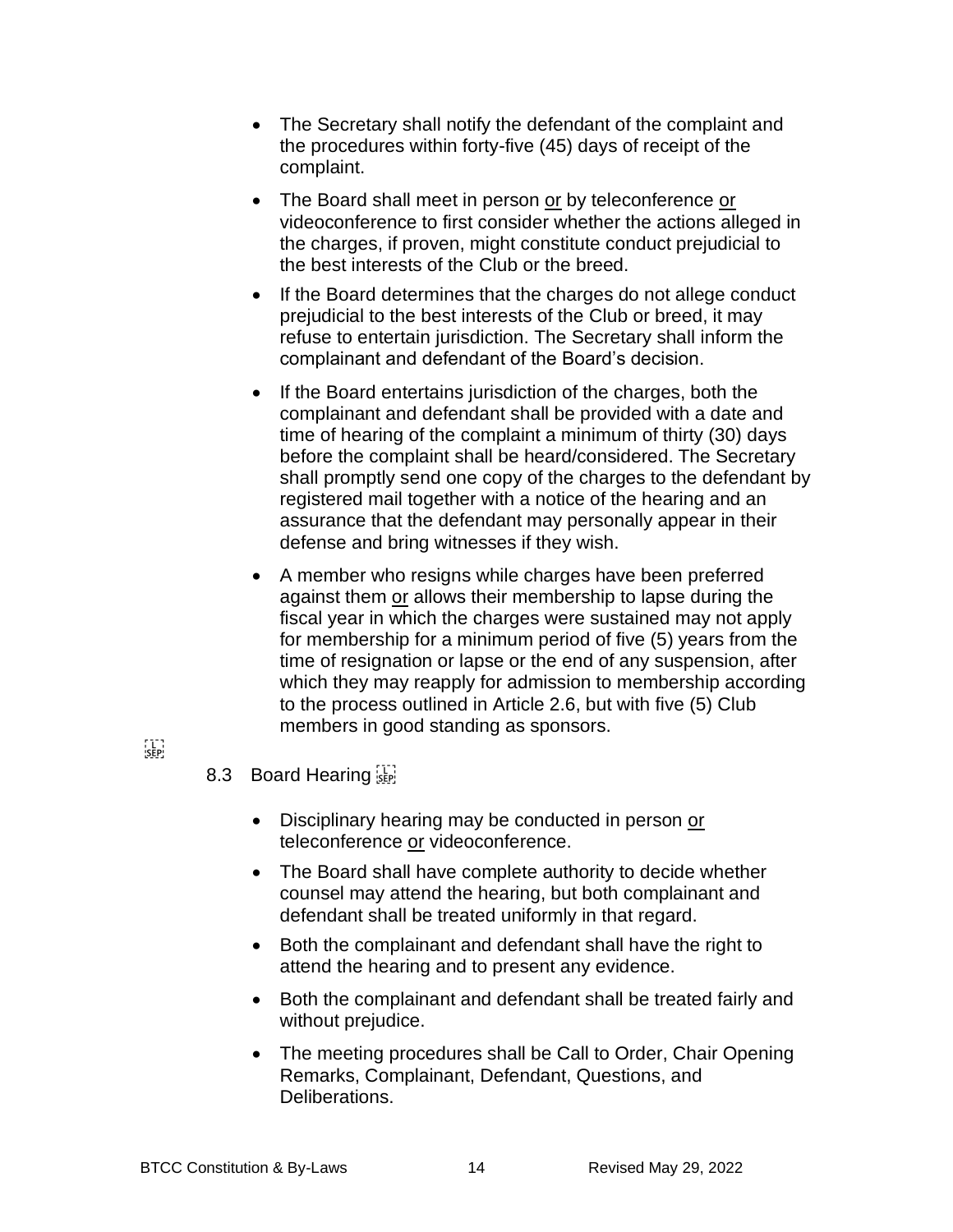- Should the charges be sustained after hearing all the evidence and testimony presented by complainant and defendant, the Board or Board Committee may, by a majority vote of those present, reprimand or suspend the defendant from all privileges of the Club for six (6) months from the date of the hearing.
- If it deems the above punishment is insufficient, the Board or Board Committee may, by a majority vote of those present, expel the defendant from all privileges of the Club permanently.
- 8.4 Notification of Misconduct Decision
	- Immediately after the Board or Board Committee has reached its decision, its findings shall be put in written form and filed with the Secretary.
	- The Secretary, in turn, shall notify the complainant and defendant, in writing, of the decision itself, the reasons for the decision, who was involved in the decision, and any penalty. This must be provided to the complainant by way of registered letter and defendant within thirty (30) days of the decision being made.
	- No letters of appeal shall be accepted for reprimands or suspensions.
	- Appeals for expulsions must be filed in writing and forwarded to the Club Secretary. The Secretary shall promptly send a copy of the appeal to each Board member and/or present them at a Board meeting. An appeal hearing shall be scheduled within thirty (30) days of the receipt of the appeal. The complainant and defendant shall be provided with a date and time for the appeal hearing a minimum of thirty (30) days before the appeal shall be considered. Both the complainant and defendant have the right to attend the appeal hearing, which may be conducted in person or teleconference or videoconference. This shall not be a retrial, but rather a hearing to determine whether or not there is just cause to overturn the expulsion. Arguments during the appeal process are limited to this aspect. After hearing the testimony presented by the complainant and defendant, the Board may, by a majority vote of those present, decide to sustain or overturn the expulsion. The Secretary shall inform both the complainant and defendant of any decision in writing within thirty (30) days of the hearing.

### **9. AMENDMENTS**

9.1 Constitution & By-Laws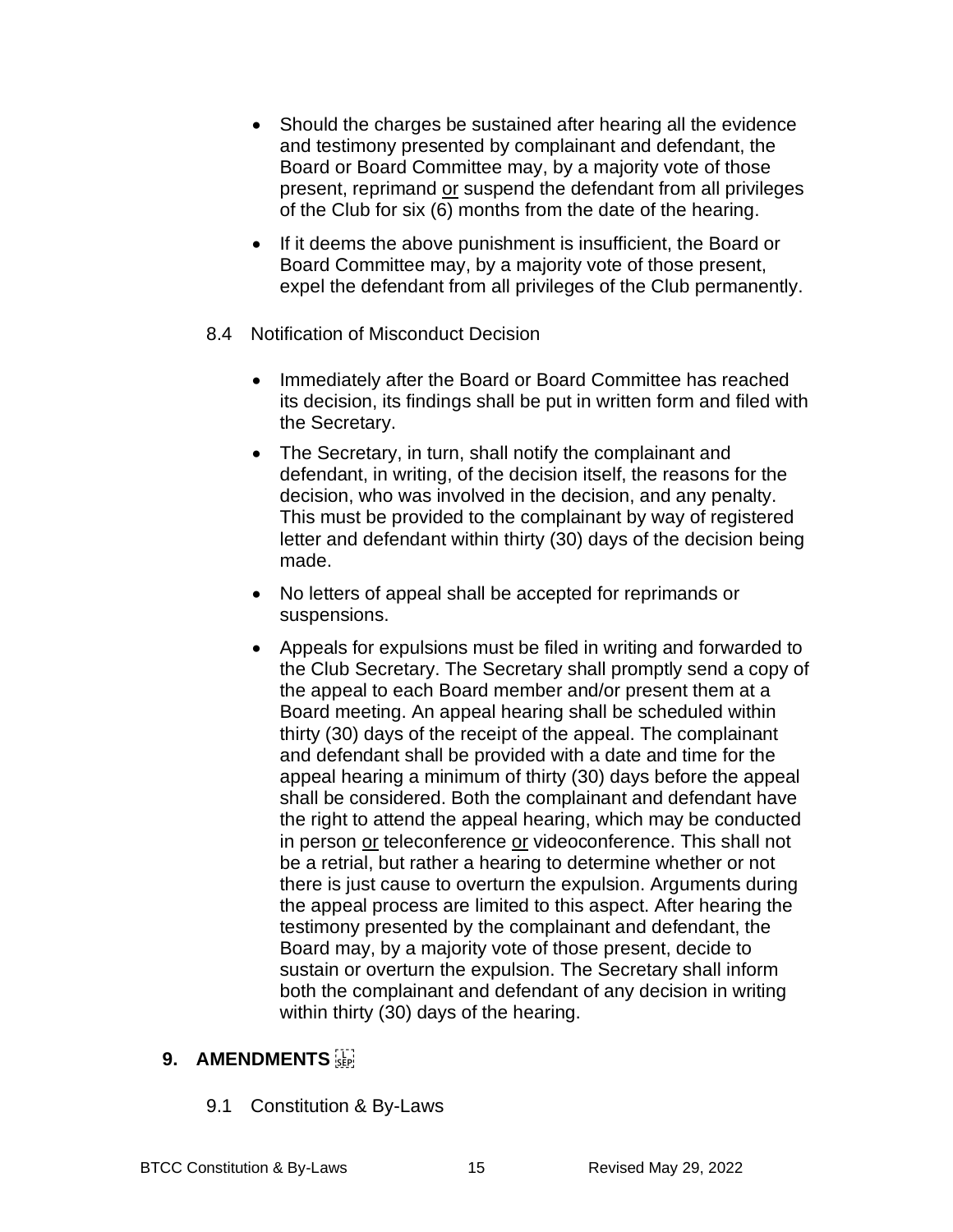- The Club shall have the power to add, modify, and/or rescind items in the Constitution & By-Laws according to the process outlined below.
- Amendments may be proposed by the Board or by written petition addressed to the Secretary signed by 20% of the membership in good standing.
- All proposals shall be accumulated and included in an agenda for the next AGM.
- All proposals shall be emailed to each member thirty (30) days in advance of the AGM.
- The Secretary shall prepare ballots to be emailed to the general membership. Ballots must be returned to the Secretary via email by a specified date.
- Amendments to the Constitution and By-Laws require a 2/3 majority vote of the ballots received from members in good standing.
- Amendments shall be forwarded to the CKC Shows & Trials Division within thirty (30) days of being passed.
- 9.2 Breed Standard
	- Any proposal for amendment of the Breed Standard shall be submitted in writing to the Secretary of the Club.
	- Proposals for amendments to the Breed Standard by the Club must meet CKC Procedure RG002 – Proposed Changes to a Breed Standard.

### **10. DISSOLUTION**

 $\sum_{i}$ 

- 10.1 The Club may be dissolved at any time by the written consent of not less than 2/3 of the members in good standing.
- 10.2 In the event of dissolution of the Club, other than for the purposes of reorganization, no property, assets of the Club, nor any proceeds thereof shall be distributed to any members of the Club.
- 10.3 After all payment of debts of the Club, its property and remaining assets shall be donated to a charitable organization for the benefit of dogs.

 $\sum_{i}$